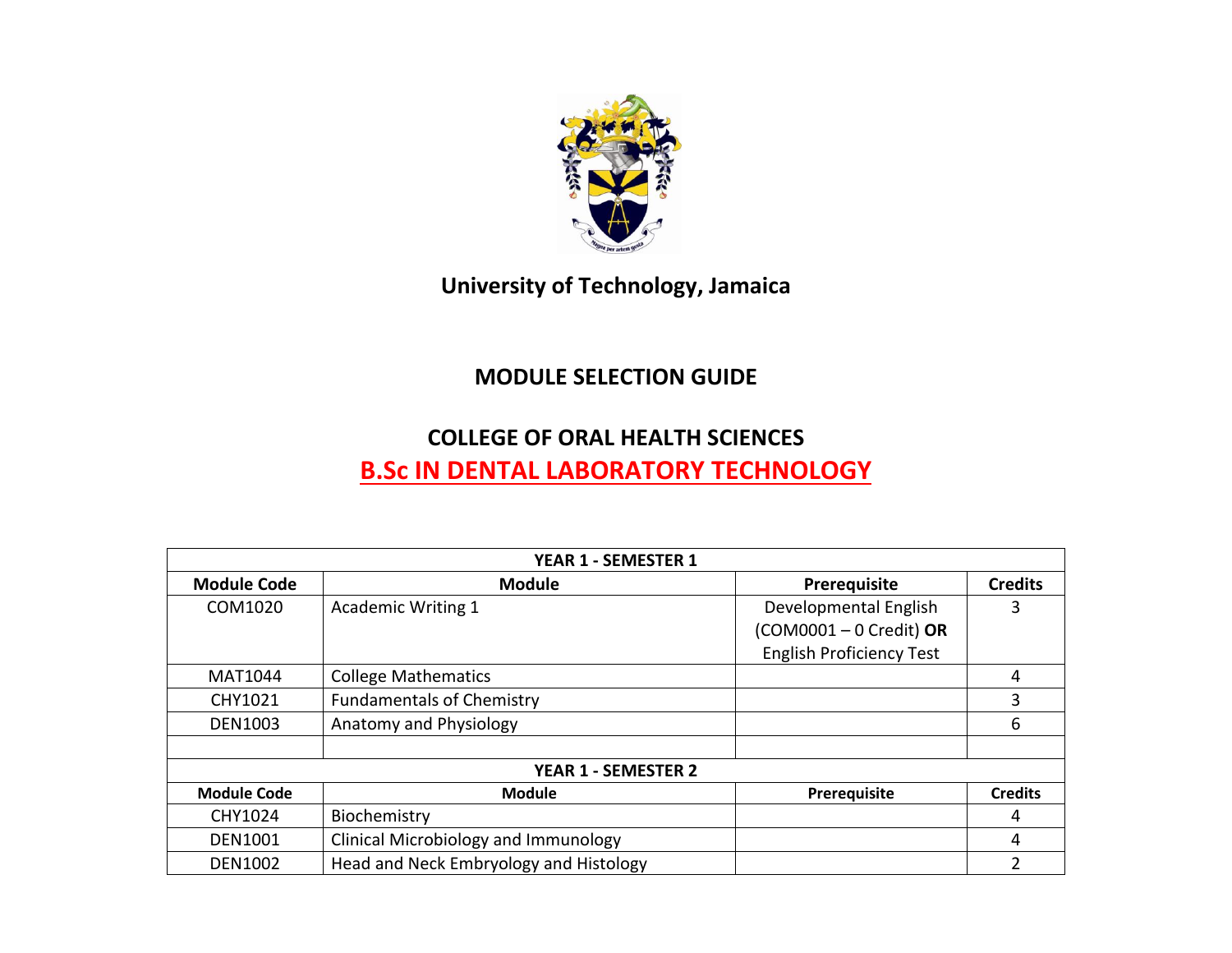| <b>DEN2017</b>             | Infection Control and Lab Safety Techniques    |                           | $\mathbf{1}$   |  |  |  |
|----------------------------|------------------------------------------------|---------------------------|----------------|--|--|--|
| <b>DEN3003</b>             | Dental Morphology                              |                           | 3              |  |  |  |
| CSP1001                    | <b>Community Service Project</b>               |                           | $\mathbf{1}$   |  |  |  |
|                            |                                                |                           |                |  |  |  |
| YEAR 2 - SEMESTER 1        |                                                |                           |                |  |  |  |
| <b>Module Code</b>         | <b>Module</b>                                  | Prerequisite              | <b>Credits</b> |  |  |  |
| PSY1004                    | <b>Health Psychology</b>                       |                           | 3              |  |  |  |
| <b>DEN3002</b>             | (Introduction to) Periodontics                 |                           | $\mathbf{1}$   |  |  |  |
| <b>DEN2005</b>             | <b>Dental Materials</b>                        |                           | 3              |  |  |  |
| <b>INT1001</b>             | <b>Information Technology</b>                  |                           | $\overline{3}$ |  |  |  |
|                            |                                                |                           |                |  |  |  |
| <b>YEAR 2 - SEMESTER 2</b> |                                                |                           |                |  |  |  |
| <b>Module Code</b>         | <b>Module</b>                                  | Prerequisite              | <b>Credits</b> |  |  |  |
| <b>DEN2002</b>             | Oral Health and Nutrition                      |                           | 3              |  |  |  |
| <b>DEN2015</b>             | Oral and Maxillofacial Pathology and Radiology |                           | 3              |  |  |  |
| <b>DEN2004</b>             | <b>Preventative Dentistry</b>                  |                           | $\overline{3}$ |  |  |  |
| STA3001                    | <b>Biostatistics</b>                           |                           | 3              |  |  |  |
| COM2014                    | <b>Academic Writing 2</b>                      | <b>Academic Writing 1</b> | 3              |  |  |  |
|                            |                                                |                           |                |  |  |  |
|                            | YEAR 3 - SEMESTER 1                            |                           |                |  |  |  |
| <b>Module Code</b>         | <b>Module</b>                                  | Prerequisite              | <b>Credits</b> |  |  |  |
| <b>DEN2010</b>             | <b>Oral Health Promotion</b>                   |                           | 3              |  |  |  |
| <b>DEN2016</b>             | <b>Dental Laboratory Technology</b>            |                           | 3              |  |  |  |
| <b>DEN2006</b>             | <b>Dental Practice Management</b>              |                           | 3              |  |  |  |
| RES3001                    | <b>Research Methodologies</b>                  |                           | 3              |  |  |  |
| <b>DEN3009</b>             | Sign Language for Dentistry                    |                           | 3              |  |  |  |
|                            |                                                |                           |                |  |  |  |
| <b>YEAR 3 - SEMESTER 2</b> |                                                |                           |                |  |  |  |
| <b>Module Code</b>         | <b>Module</b>                                  | Prerequisite              | <b>Credits</b> |  |  |  |
| <b>DEN3005</b>             | Occlusion                                      |                           | 3              |  |  |  |
| <b>DEN3001</b>             | Introduction to Orthodontics                   |                           | 3              |  |  |  |
| <b>DEN3008</b>             | Ethics, Law, Jurisprudence and Professionalism |                           | 3              |  |  |  |
|                            | <b>University Elective</b>                     |                           | 3              |  |  |  |